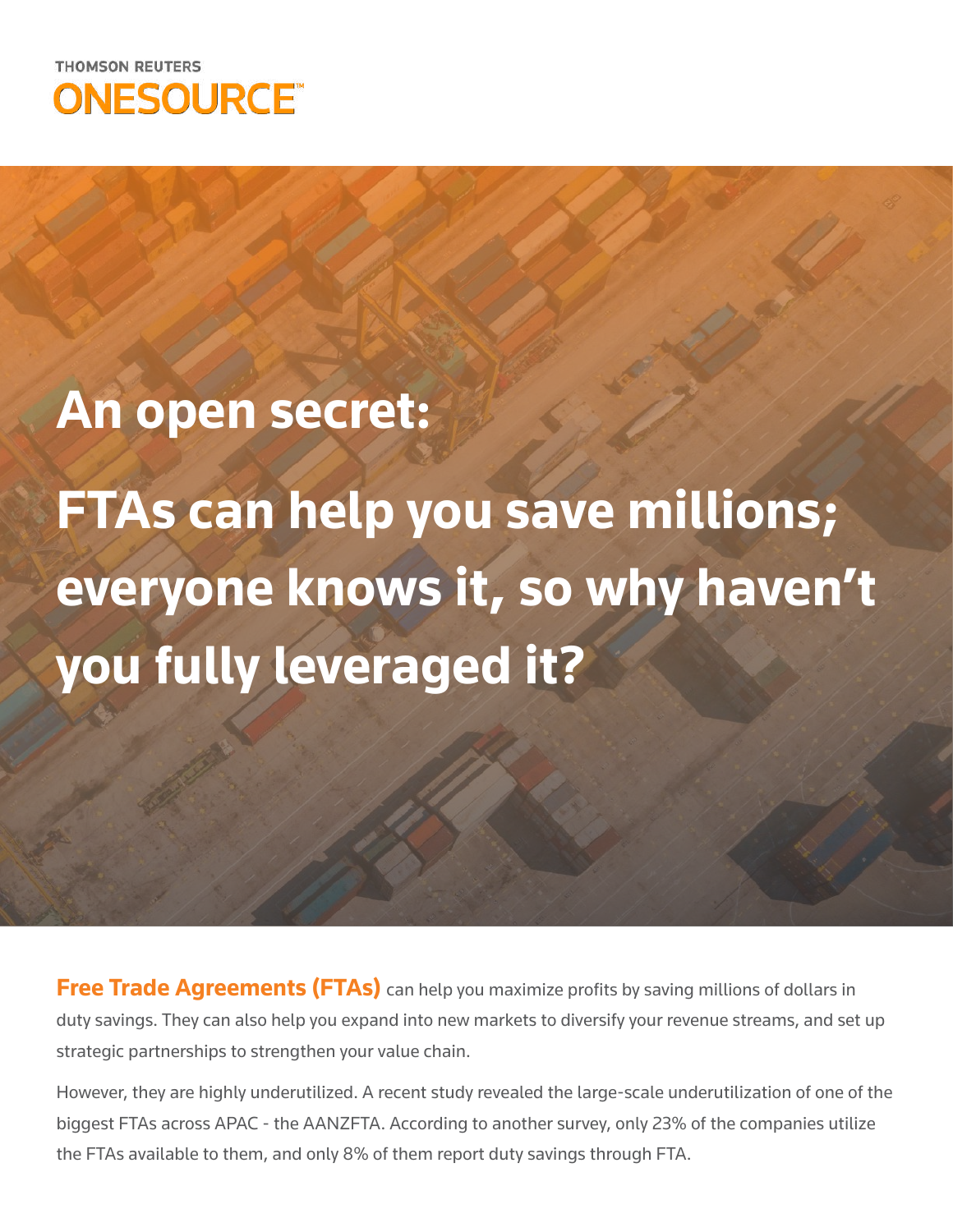### Despite FTAs offering a myriad of benefits, why are companies still not fully leveraging them?

The reason for this is a lack of internal capability. With huge amounts of money and man-power expenses needed to manage free trade, companies have been unable to determine the feasibility of their FTA investments. The entire monitoring and qualification processes of hundreds of thousands of products, ranging from document preparation and collection to filing and verification, is expensive, cumbersome, and error prone. Moreover, companies, rightfully, fear that non-compliance with the FTA rules will result in huge financial and reputational penalties. As a result, there is a substantial gap in determining the ROI and time involved in realizing the value of FTAs.

However, the current economic climate offers an unprecedented opportunity for you to realize the potential of the FTAs. With major supply chains disrupted, you have a once-in-a-generation opportunity to not only recapture some of your lost revenues but also expand into the FTA partner countries at the expense of your competition.

#### FTAs can be your gateway to new opportunities

Companies are under increasing pressure to reduce costs whilst maximizing logistical efficiency and stabilizing their market positions. A recent survey identified a direct correlation between high FTA utilization and enhanced financial performance. It discovered that companies that were able to achieve a surge in exports experienced an increase in revenue, without a major uptick in operating costs. Therefore, ignoring, or even cherry-picking FTAs can mean only one thing - you are losing out. utilization and enhanced financial performance. It discovered that companies that were able to achieve a surge in exports experienced an increase in revenue, without a major uptick in operating costs. Therefore, ignoring, or even cherry-picking FTAs can mean only one thing - you are losing out.

#### Stop leaving millions of dollars on the table

Where should you start? Your first action should be to set up the right tool i.e., an FTA Management Platform. Here's a look at what the platform can help you achieve:

It enables real-time compliance reporting and also helps visualize savings driven through FTAs

It can automate the entire data gathering processes, enabling you to take control of the customs verification and certification processes and ensure the use of accurate and relevant information on the bills of materials.